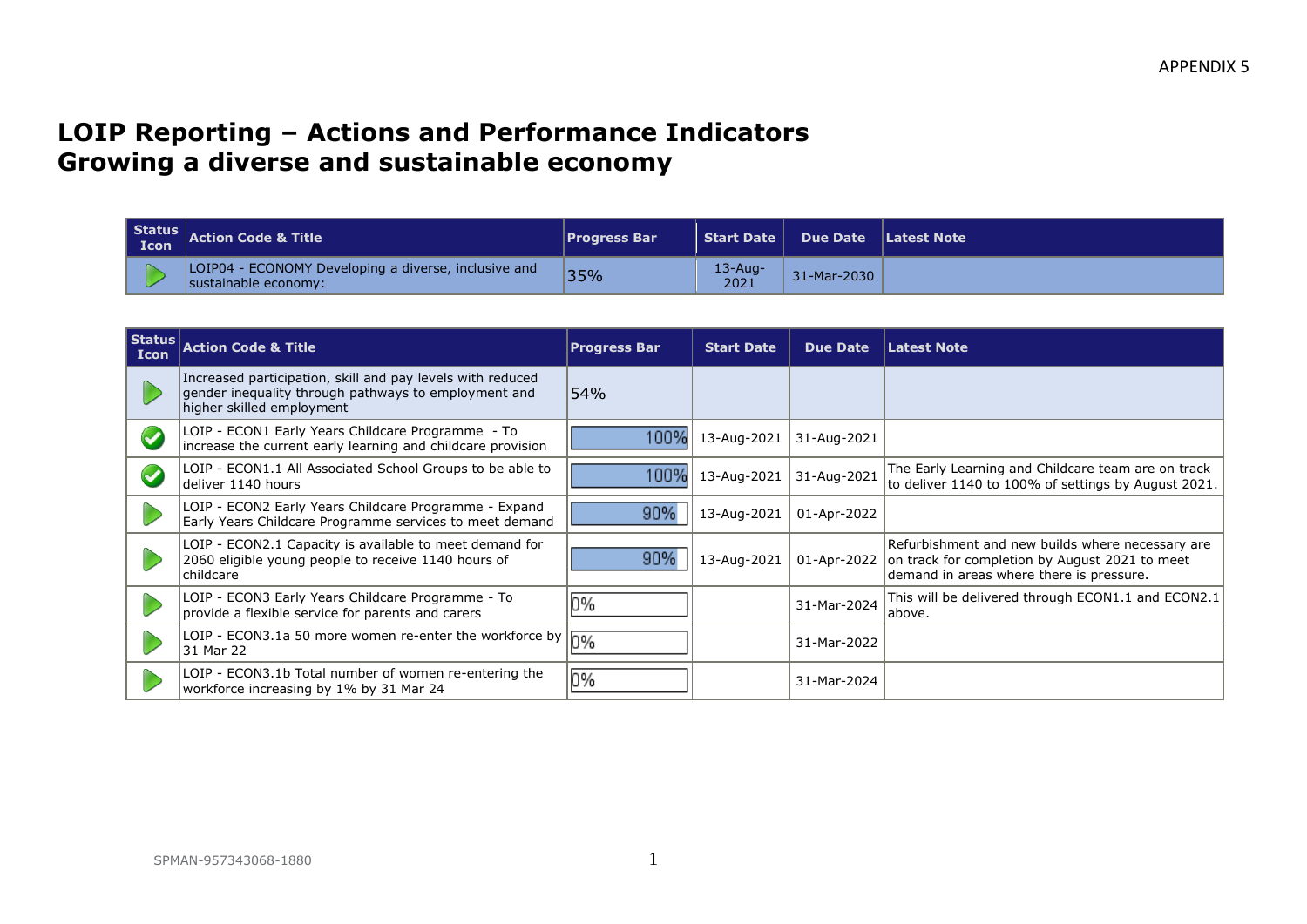| <b>Status</b><br><b>Icon</b> | <b>Action Code &amp; Title</b>                                                                                                                           | <b>Progress Bar</b> | <b>Start Date</b> | <b>Due Date</b> | <b>Latest Note</b>                                                                                                                   |
|------------------------------|----------------------------------------------------------------------------------------------------------------------------------------------------------|---------------------|-------------------|-----------------|--------------------------------------------------------------------------------------------------------------------------------------|
|                              | Increased participation, skill and pay levels with reduced<br>gender inequality through targeted approaches for those<br>furthest from the job market    | 64%                 |                   |                 |                                                                                                                                      |
|                              | LOIP - ECON4 Moray Employer Recruitment Incentive                                                                                                        | 60%                 |                   | 31-Mar-2022     | There have been 30 employers' notes of interest for<br>the MERI scheme. This has resulted in 24 employers<br>taking on participants. |
|                              | LOIP - ECON4.1 75% of those employed remain in<br>employment for the duration of their contract                                                          | N/A                 |                   | 31-Mar-2022     | This will be reported as a PI going forward                                                                                          |
|                              | LOIP - ECON4.2 20 people employed through MERI                                                                                                           | N/A                 |                   | 31-Mar-2022     | This will be reported as a PI going forward                                                                                          |
|                              | LOIP - ECON4.3 100% of budget spent by end of the<br>financial year 21/22 on and programme closed for review                                             | 60%                 |                   | 31-Mar-2022     |                                                                                                                                      |
|                              | LOIP - ECON4.4 50/50 Gender balance in the MERI scheme                                                                                                   | N/A                 |                   | 31-Mar-2022     | This will be reported as a PI going forward                                                                                          |
|                              | LOIP - ECON4.5 75% of those who complete the contract go<br>on to find employment within 3 months                                                        | IN/A                |                   | 31-Mar-2022     | This will be reported as a PI going forward                                                                                          |
|                              | LOIP - ECON5 Enhanced Key Worker Support across LEP<br>partners.                                                                                         | 100%                |                   | 31-Mar-2022     | Key workers are all now in post which has doubled<br>the number of key workers employed.                                             |
|                              | LOIP - ECON5.1 A 100% increase in the number of people<br>supported through the Councils Employability service by the N/A<br>end of financial year 21/22 |                     |                   |                 | 31-Mar-2022 This will be reported as a PI going forward                                                                              |
|                              | LOIP - ECON5.2 An increase of 50% supported into<br>learning, training or work in financial year 21/22 by<br>employability services                      | N/A                 |                   |                 | 31-Mar-2022 This will be reported as a PI going forward                                                                              |
|                              | LOIP - ECON6 Moray Pathways at the Inkwell employability<br>and training hub                                                                             | 100%                |                   |                 | 31-Mar-2024 The service has recently launched.                                                                                       |
|                              | LOIP - ECON6.1 400 attendees in 21/22, 22/23 and 23/24<br>(subject to funding)                                                                           | N/A                 |                   | 31-Mar-2024     | The service launched at the beginning of Quarter 2,<br>2021-22 This will be reported as a PI going forward                           |

| Status | <b>Icon</b> Action Code & Title                                                                                         | <b>Progress Bar</b> | <b>Start Date</b> | <b>Due Date</b> | Latest Note                                                      |
|--------|-------------------------------------------------------------------------------------------------------------------------|---------------------|-------------------|-----------------|------------------------------------------------------------------|
|        | Increased participation, skill and pay levels with reduced<br>gender inequality through choices for the young workforce | 23%                 |                   |                 |                                                                  |
|        | LOIP - ECON7 Local Employability Partnership: Enhanced                                                                  | 70%                 |                   |                 | 31-Mar-2030   60 roles have been filled through Moray Chamber of |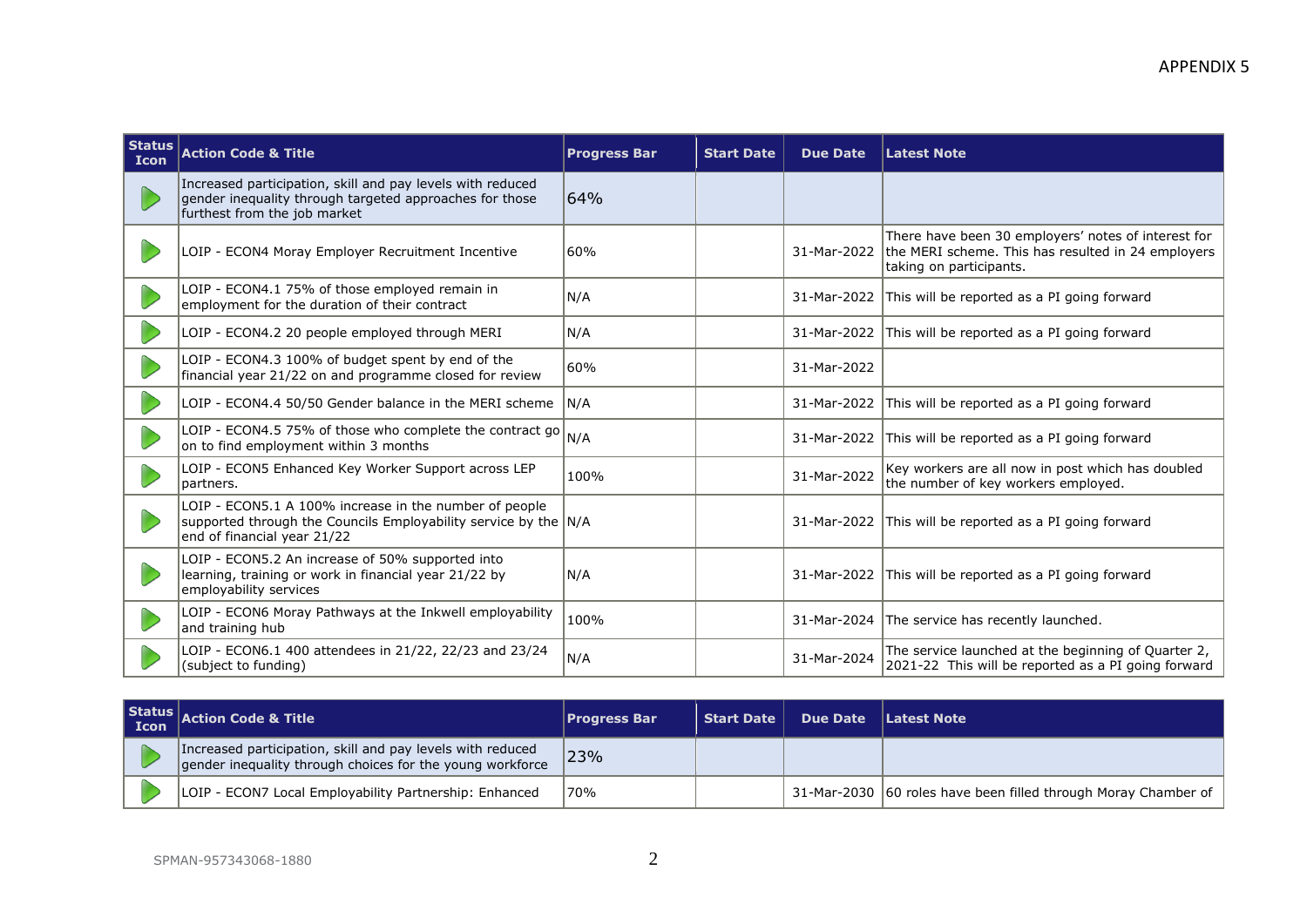| Status $ $<br><b>Icon</b> | <b>Action Code &amp; Title</b>                                                                             | <b>Progress Bar</b> | <b>Start Date</b> | <b>Due Date</b> | <b>Latest Note</b>                                                                                                                                                                                                                                                                                                                                                                                                                                                                                                                                                                                                |
|---------------------------|------------------------------------------------------------------------------------------------------------|---------------------|-------------------|-----------------|-------------------------------------------------------------------------------------------------------------------------------------------------------------------------------------------------------------------------------------------------------------------------------------------------------------------------------------------------------------------------------------------------------------------------------------------------------------------------------------------------------------------------------------------------------------------------------------------------------------------|
|                           | Employability Framework for Young People - Kickstart<br>Scheme (universal)                                 |                     |                   |                 | Commerce. No roles are yet completed. Note<br>however, that although Kickstart is running and<br>placements are live however there is an issue with<br>data collection.<br>The main issue currently is a lack of availability and<br>transparency in the kickstart scheme. The Chamber<br>of Commerce are able to share their figures however<br>they are not the only means of accessing the<br>scheme. The full data sits with DWP who are unable<br>to share information on the scheme. It is unclear if<br>this data will ever be made available which is<br>surprising given it is a publicly funded scheme. |
|                           | LOIP - ECON7.1 Utilisation of available funding                                                            | 0%                  |                   | 31-Mar-2024     | Express as a percentage of spend against available<br>funding, but funding levels are constantly changing<br>so % complete not applicable                                                                                                                                                                                                                                                                                                                                                                                                                                                                         |
|                           | LOIP - ECON7.2 Increase on 21/22 baseline of unique<br>employers taking on kick-start placements.          | 0%                  |                   | 31-Mar-2024     |                                                                                                                                                                                                                                                                                                                                                                                                                                                                                                                                                                                                                   |
|                           | LOIP - ECON7.3 50% completion rate of 75% 6 month<br>contract completion                                   | N/A                 |                   | 31-Mar-2024     | This will be reported as a PI going forward                                                                                                                                                                                                                                                                                                                                                                                                                                                                                                                                                                       |
|                           | LOIP - ECON7.4 50% of those who complete the contract go $_{N/A}$<br>on to find employment within 3 months |                     |                   | 31-Mar-2024     | This will be reported as a PI going forward                                                                                                                                                                                                                                                                                                                                                                                                                                                                                                                                                                       |

| Status  <br><b>Icon</b> | <b>Action Code &amp; Title</b>                                                                                        | <b>Progress Bar</b> | <b>Start Date</b> | <b>Due Date</b> | <b>Latest Note</b>                                                                                                                                           |
|-------------------------|-----------------------------------------------------------------------------------------------------------------------|---------------------|-------------------|-----------------|--------------------------------------------------------------------------------------------------------------------------------------------------------------|
|                         | Increased participation, skill and pay levels with reduced<br>gender inequality through apprenticeships at all levels | $1\%$               |                   |                 |                                                                                                                                                              |
|                         | LOIP - ECON8 Partnership Apprenticeship Strategy and<br>action plan developed for public and private sector partners  | 5%                  |                   | 30-Apr-2022     | High level data has been reguested through SDS on<br>apprenticeship numbers in the region. Next step is to<br>request apprenticeship data from CPB partners. |
|                         | LOIP - ECON8.1 Collation of apprenticeships available<br>across CPP partners                                          | ህ%                  |                   | 31-Dec-2021     | Work on apprenticeship data gathering and strategy<br>not yet started.                                                                                       |
|                         | LOIP - ECON8.2 Apprenticeship data provided by all CPP<br>members                                                     | 0%                  |                   | 30-Sep-2021     | The apprenticeship data for Moray for 2020/21 has<br>recently been released however and is as follows.                                                       |
|                         |                                                                                                                       |                     |                   |                 | • 341 MA started in 20/21 - this is 85% of the<br>number in 19/20.                                                                                           |
|                         |                                                                                                                       |                     |                   |                 | $\bullet$ 131 were 16-19 yo, 87 were 20-24 and 123 were                                                                                                      |